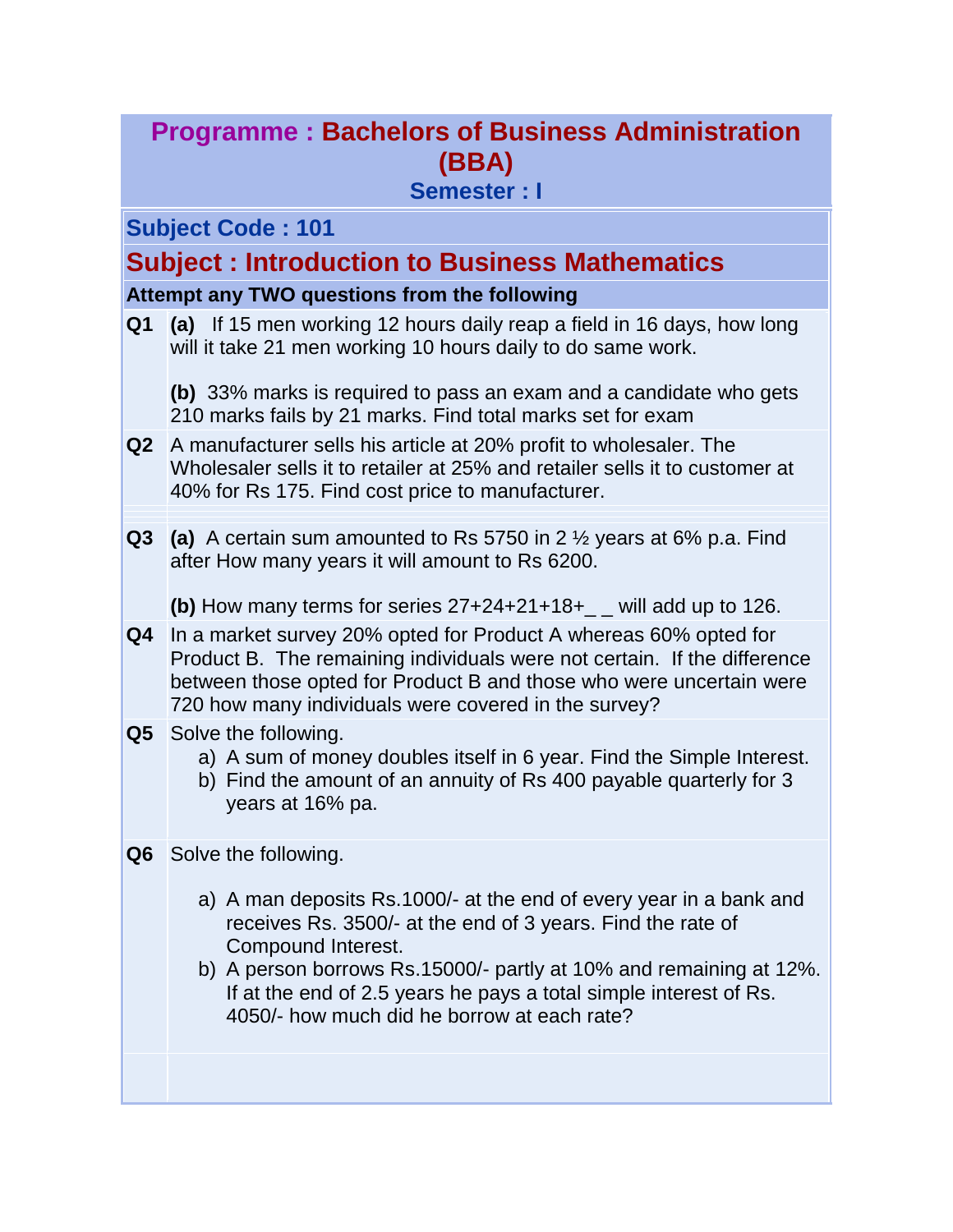|    | Q7 Solve the following.                                                                                                                                                                                                                                                                                                                                |
|----|--------------------------------------------------------------------------------------------------------------------------------------------------------------------------------------------------------------------------------------------------------------------------------------------------------------------------------------------------------|
|    | a) The sum of ages of father and son is 8:5. After 10 years if the ratio<br>of their ages will become 3:2 find their present age.<br>b) The ratio of the prices of two houses was 4:5. Two years later<br>when the price of the first had risen by 10% and that of the second<br>by Rs 6000/- the ratio become 11:15. Find the new price of<br>houses. |
| Q8 | Solve the following.                                                                                                                                                                                                                                                                                                                                   |
|    | a) Two numbers are in the ratio 5:6 and their sum is 121. Find the<br>numbers                                                                                                                                                                                                                                                                          |
|    | b) What sum of money put at Simple will amount of Rs.1276 in two<br>years at 8% pa Simple Interest?                                                                                                                                                                                                                                                    |
| Q9 | Solve the following.                                                                                                                                                                                                                                                                                                                                   |
|    | a) The sum of two numbers is 24. Find the numbers if the sum of<br>their square is to be minimum.                                                                                                                                                                                                                                                      |
|    | b) A sum of money doubles itself at Compound Interest in 15 years.<br>In how many years will it become eight times?                                                                                                                                                                                                                                    |
|    | <b>Q10</b> Solve the following.                                                                                                                                                                                                                                                                                                                        |
|    | a) A sum at Simple Interest at 13.5% pa amounts to Rs.2502.50 after<br>4 years find the sum                                                                                                                                                                                                                                                            |
|    | b) A scooter costing Rs.15000 is sold two years later at a cost of Rs.<br>12000/- . Calculate the percentage loss.                                                                                                                                                                                                                                     |
|    |                                                                                                                                                                                                                                                                                                                                                        |
|    |                                                                                                                                                                                                                                                                                                                                                        |
|    |                                                                                                                                                                                                                                                                                                                                                        |
|    |                                                                                                                                                                                                                                                                                                                                                        |
|    |                                                                                                                                                                                                                                                                                                                                                        |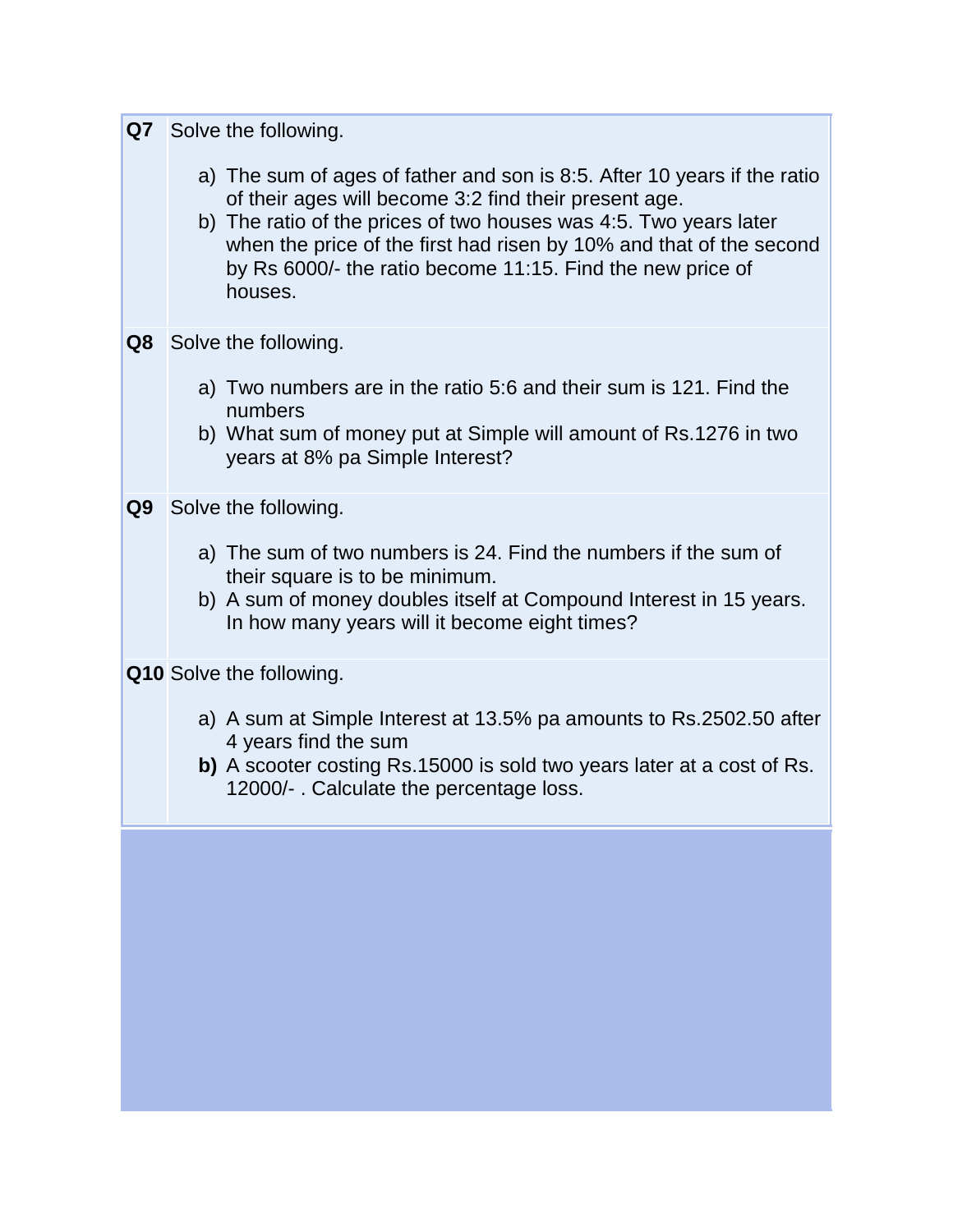## **Subject Code : 102**

# **Subject : Business Economics**

### **Attempt any TWO questions from the following**

- **Q1** Distinguish between Returns to factor and Returns to scale. In this context, explain the law of variable proportions
- **Q2** What is the significance of Elasticity of Demand? Explain various types of Price elasticity of Demand & Price elasticity of Supply with the help of graphs.
- **Q3** What is Managerial Economics? How are the basic problems of an economy classified?
- **Q4** What is an Indifference Curve? Explain different properties of Indifference Curve.
- **Q5** What are the various factors of production? Explain wage determination when both the product and factor market are perfectly competitive.
- **Q6** Define opportunity cost. Why does opportunity cost increase along the production possibilities frontier? Explain with an appropriate example.
- **Q7** What is price mechanism? How does it solve the central problems of an economy?
- **Q8** What is utility? Distinguish between the total utility and marginal utility. Show that total utility is maximum when marginal utility equals zero.
- **Q9** What is meant by demand? How does it differ from need and desire?
- **Q10** Write a short notes on the following a)Opportunity Cost b) Individual Demand and Market Demand

### **Subject Code : 103**

# **Subject : Business Organization and Systems**

### **Attempt any TWO questions from the following**

- **Q1** What is business system? What are the characteristic and objective of a business?
- **Q2** Differentiate between trade, commerce and industry, explaining the main characteristics features of each
- **Q3** Discuss the management practices of Indian corporate during post reform periods?
- **Q4** Explain in detail the role and type of wholesalers and retailers?
- **Q5** Write a detailed note on various labour laws
- **Q6** Write a short notes of the following
	- a) Trade Association b) Franchising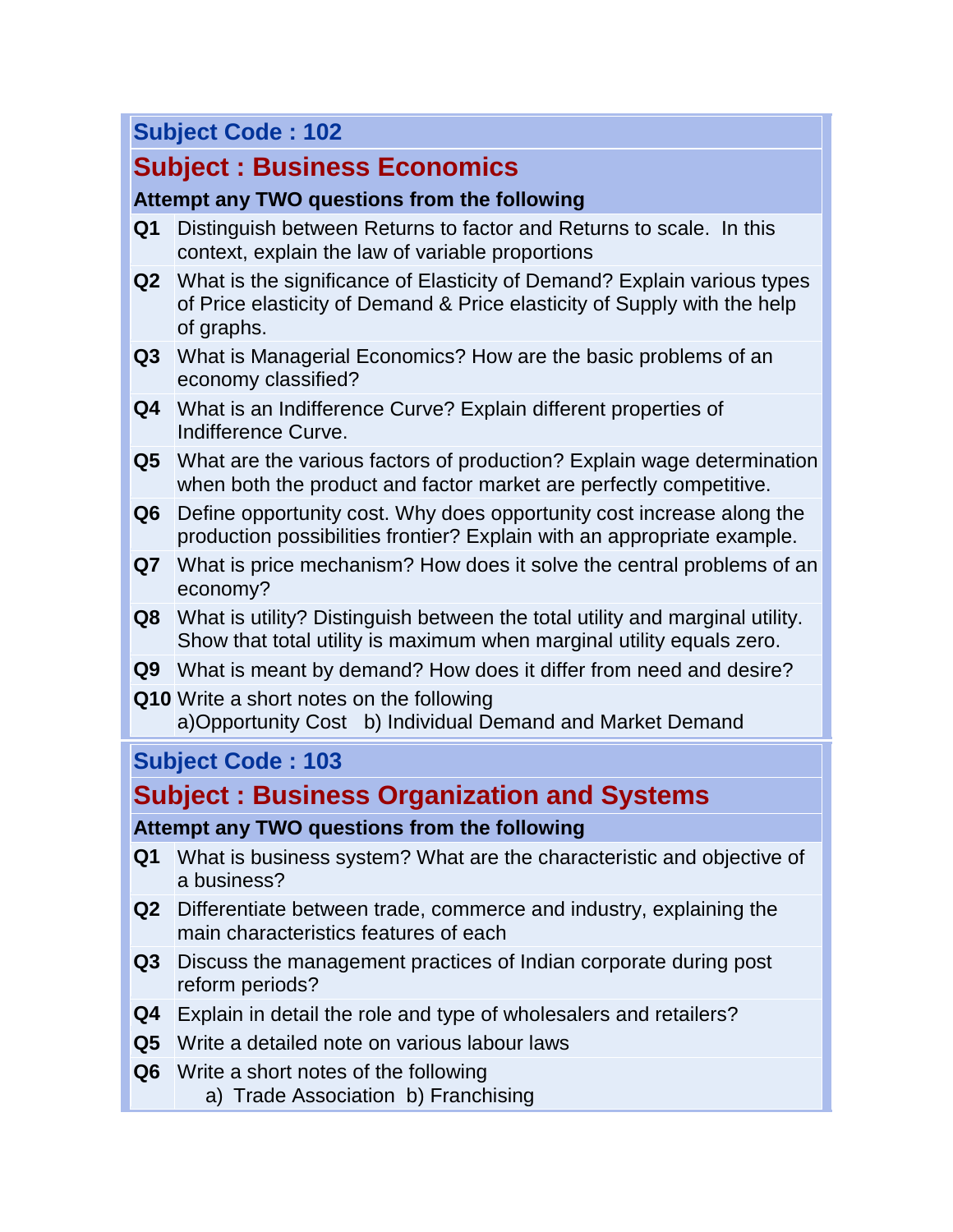| Q7             | Explain in detail the role and types of Wholesalers and Retailers                                                                                                 |
|----------------|-------------------------------------------------------------------------------------------------------------------------------------------------------------------|
| Q8             | What are mergers and acquisition? Explain different types of M & A's                                                                                              |
| Q9             | Explain the term "Optimum firm" Explain the factors that determine the<br>size of such a unit.                                                                    |
|                | Q10 Differentiate between trade, commerce and industry, explaining the<br>main characteristic features of each.                                                   |
|                |                                                                                                                                                                   |
|                |                                                                                                                                                                   |
|                | <b>Subject Code: 104</b>                                                                                                                                          |
|                | <b>Subject: Business Environment</b>                                                                                                                              |
|                | Attempt any TWO questions from the following                                                                                                                      |
| Q <sub>1</sub> | Explain what you understand by the concept of "social responsibility of<br>business". Why should businesses develop a sense of social<br>responsibility? Discuss. |
| Q <sub>2</sub> | Critically, analyze the impact of liberalization on Indian economy. Also<br>analyze the impact of Globalization on the Indian Industry.                           |
| Q <sub>3</sub> | What is business environment and explain in detail the internal and<br>external environment of an organization.                                                   |
| Q4             | Explain how Transport and Trade sector play an important role in the<br>economic growth of our Country.                                                           |
| Q5             | What are second generation reforms? Explain how it has helped in our<br>economic growth.                                                                          |
| Q <sub>6</sub> | Discuss how the Banking and Financial Institutions have emerge and<br>changed to contribute in the economic growth of India                                       |
| Q7             | Explain the importance of political stability for an enterprise                                                                                                   |
| Q8             | Write short notes on Any Two -                                                                                                                                    |
|                | Insurance<br>$1_{-}$                                                                                                                                              |
|                | 3. New Industrial policy -199                                                                                                                                     |
| Q9             | Write short notes on the following                                                                                                                                |
|                | a) World Bank                                                                                                                                                     |
|                | 2. External environment                                                                                                                                           |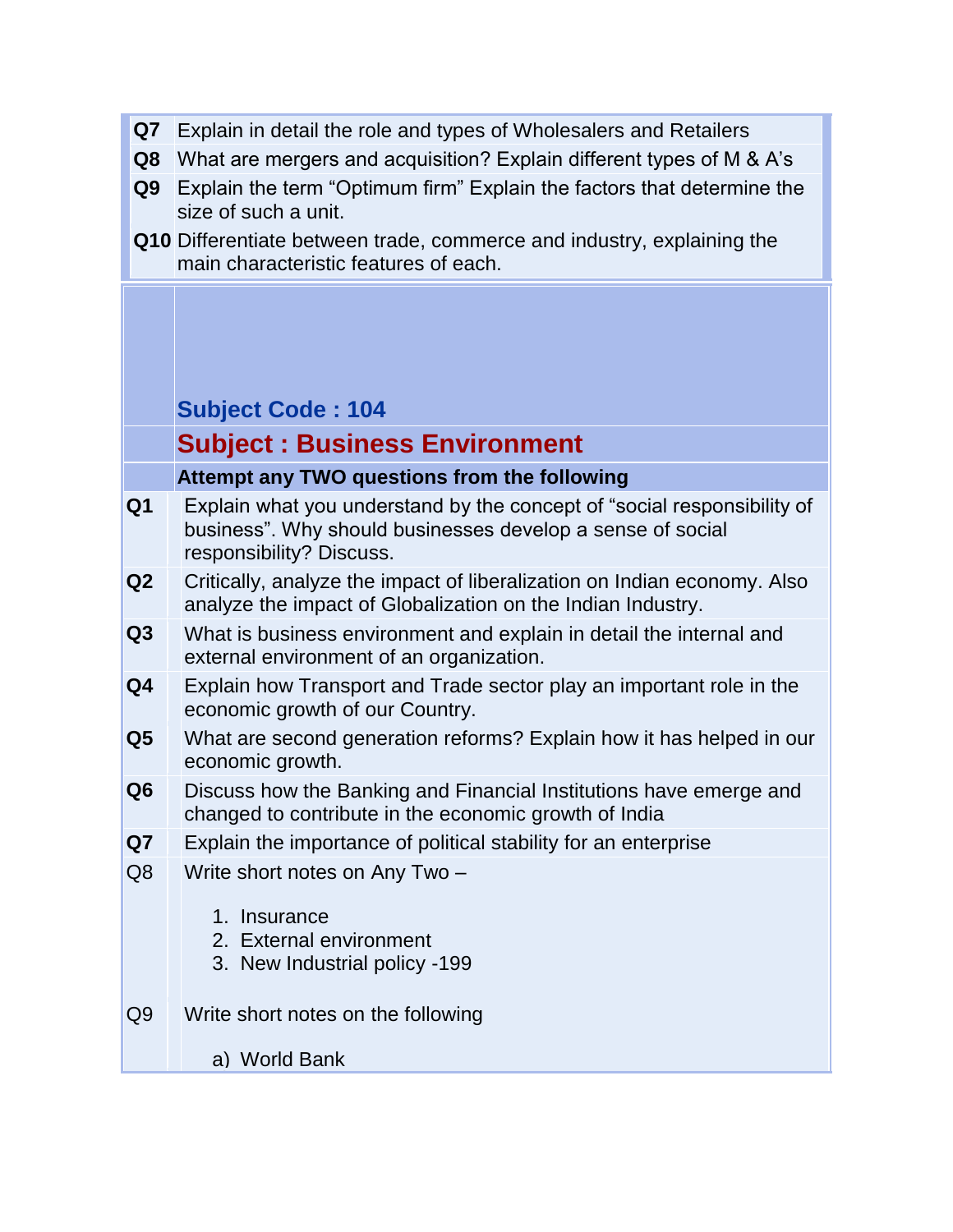|                      | b) International Monetary Fund                                                                                                                                                       |
|----------------------|--------------------------------------------------------------------------------------------------------------------------------------------------------------------------------------|
| Q10                  | Write short notes on the following                                                                                                                                                   |
|                      | a) Agriculture<br>b) Insurance sector                                                                                                                                                |
|                      |                                                                                                                                                                                      |
|                      |                                                                                                                                                                                      |
|                      |                                                                                                                                                                                      |
|                      | <b>Subject Code: 105</b>                                                                                                                                                             |
|                      | <b>Subject: Fundamentals of Management</b>                                                                                                                                           |
|                      | Attempt any TWO questions from the following                                                                                                                                         |
| Q <sub>1</sub>       | Elaborate the Levels of Management in an organization. Elucidate with<br>suitable examples.                                                                                          |
|                      | <b>Q2</b> "All sorts of businesses have Social Obligations and Responsibilities".<br>Justify the concept of Corporate Social Responsibility with reference to<br>the Telecom Sector. |
| Q3                   | Write short notes on the following:                                                                                                                                                  |
|                      | 1. Unity of Command,<br>2. Division of Labour                                                                                                                                        |
|                      | 3. Centralization                                                                                                                                                                    |
|                      | 4. Authority and Responsibility<br>5. Scalar Chain                                                                                                                                   |
|                      |                                                                                                                                                                                      |
| Q4                   | What is Leadership? Is it different from 'Managerial ship'? Justify                                                                                                                  |
| Q <sub>5</sub>       | What are 'Human Occupations'? How are they classified?                                                                                                                               |
| Q <sub>6</sub><br>Q7 | What is 'Work Study' and Work Measurement?<br>Management is an art of getting work done by, through and with the                                                                     |
|                      | people.                                                                                                                                                                              |
| Q8                   | "Planning and control are often thought of as a system." Amplify this<br>statement.                                                                                                  |
| Q9 I                 | Describe F.W. Taylor's scheme for functional Organization at the Shop<br>floor level                                                                                                 |
|                      | Q10 Describe control process. Briefly comment on each of the following                                                                                                               |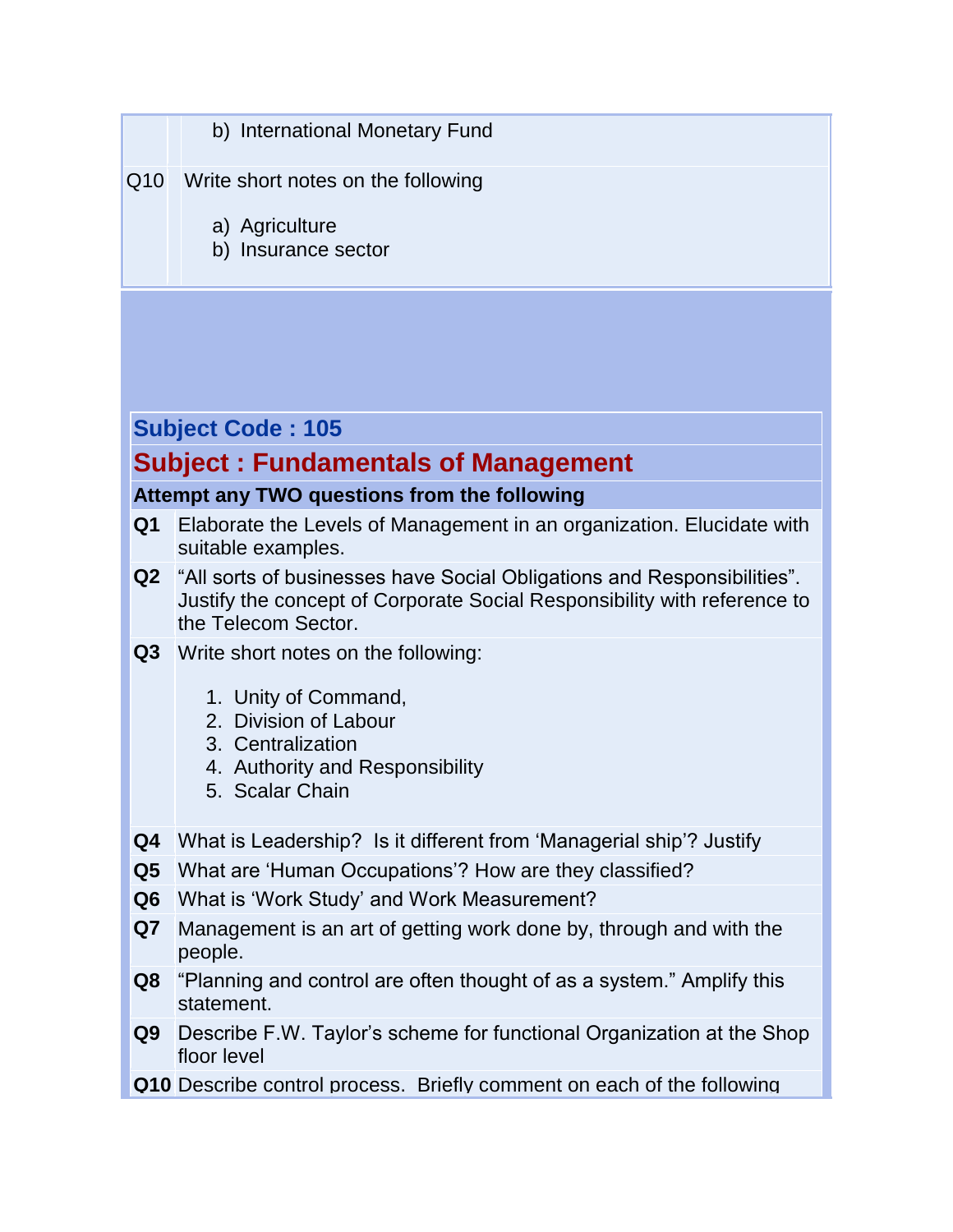tools of control

a) Budgetary control B) ROI

## **Subject Code : 106**

## **Subject : Computing Skills for Business Management**

#### **Attempt any TWO questions from the following**

- **Q1** Explain all input/output devices with function.
- **Q2** Explain computer networks & topologies.
- **Q3** Explain data warehousing & data mining.
- **Q4** What changes have occurred in the design of computers over time?
- **Q5** Compare various generations of computers.
- **Q6** Explain various functions of system software
- **Q7** Explain the following term a) Hard disks b) Floppy disks c ) CD-ROMs
- **Q8** Why do you need computer networking? What are disadvantages of computer networking?
- **Q9** Briefly describe LAN, MAN and WAN
- **Q10** Briefly explain all the characteristics of MIS

### **Subject Code : 107**

## **Subject : English Language - I**

#### **Attempt any TWO questions from the following**

- **Q1** Discuss the types of listening and outline the guidelines for effective listening.
- **Q2** What are parts of speech? Discuss with the help of suitable illustrations.
- **Q3** How does perception affect communication? Suggest measures to change one"s perception in order to enhance communication skills.
- **Q4** What is effective listening? Discuss the various stages of an effective